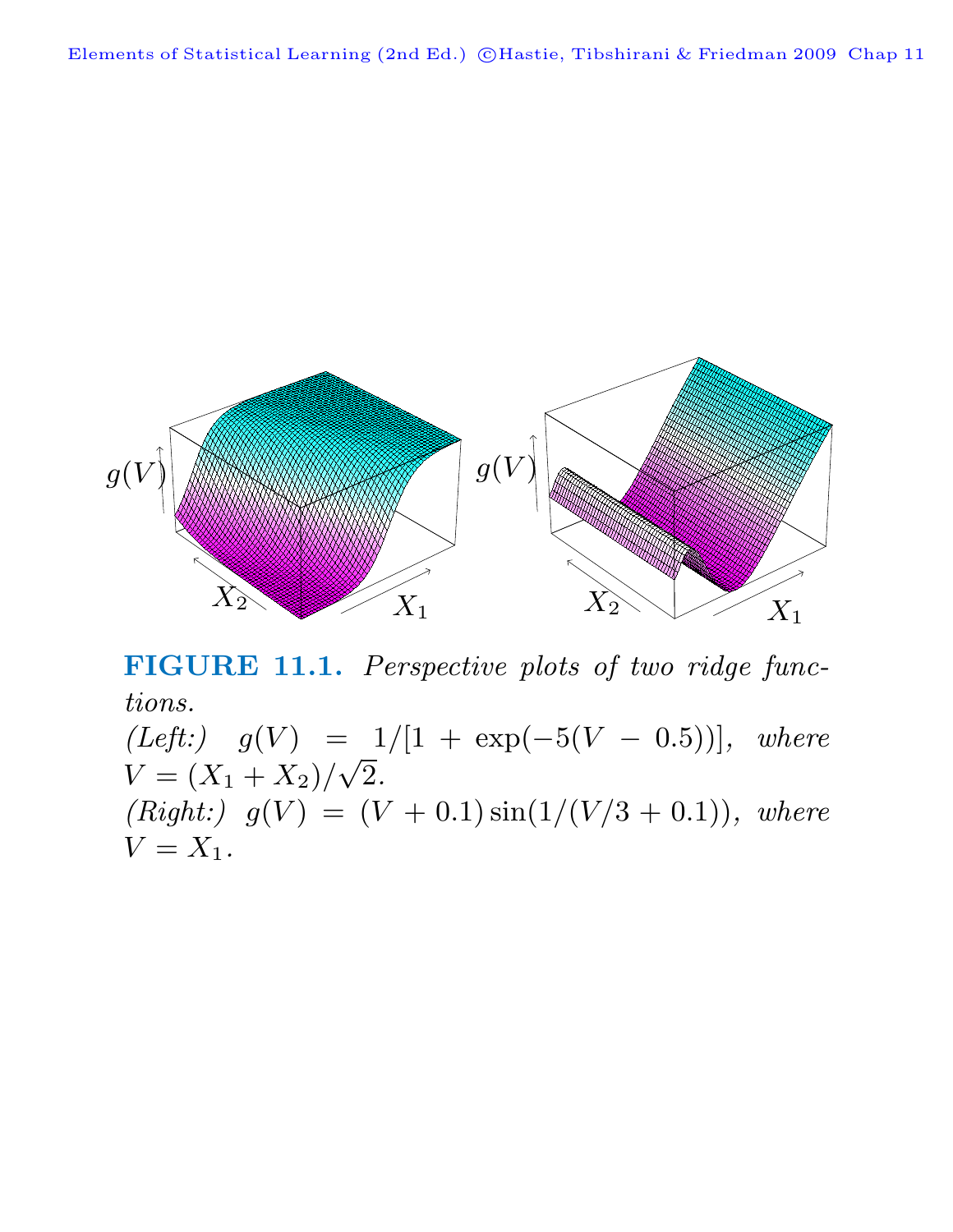

**FIGURE 11.2.** Schematic of a single hidden layer, feed-forward neural network.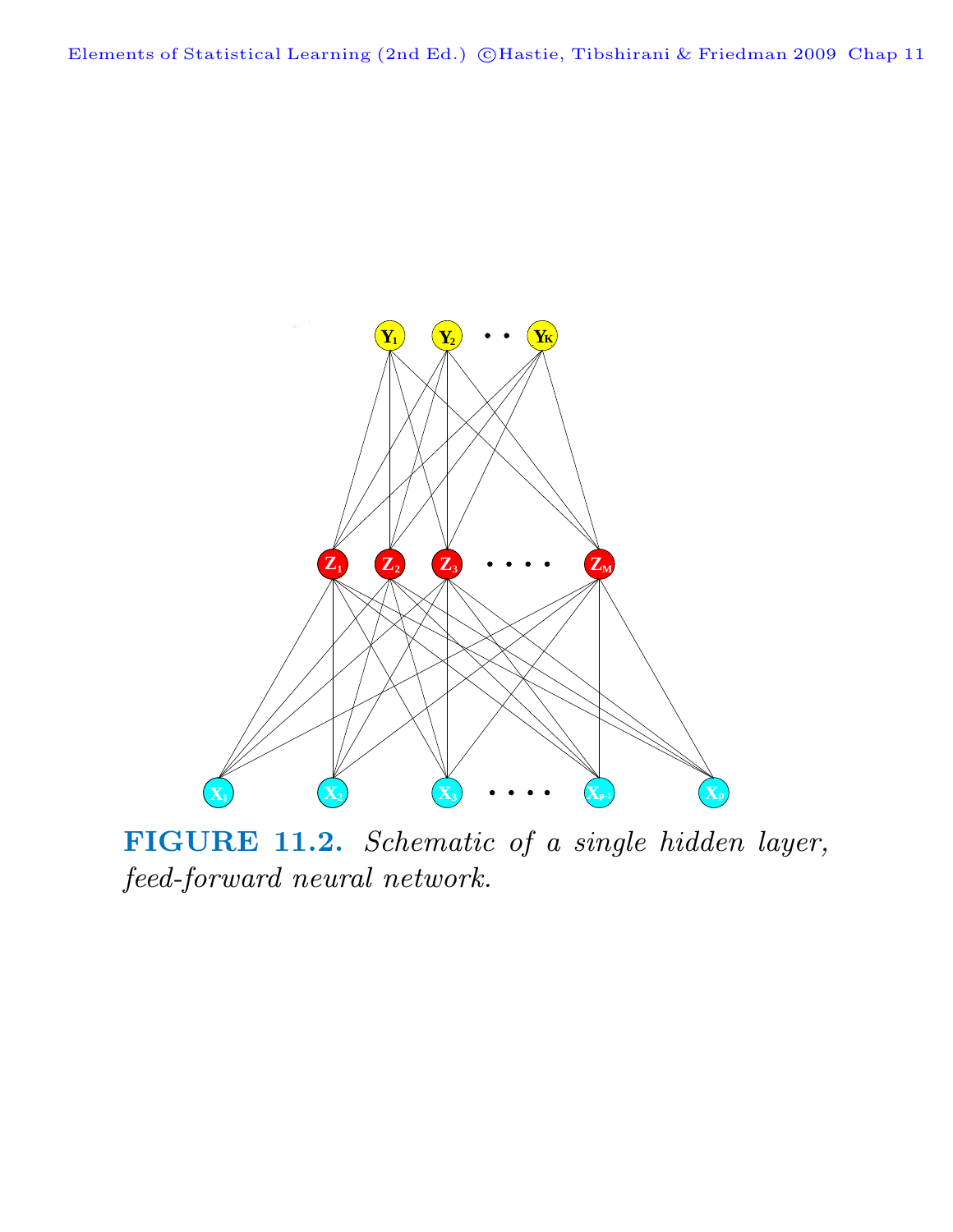

**FIGURE 11.3.** Plot of the sigmoid function  $\sigma(v)=1/(1 + \exp(-v))$  (red curve), commonly used in the hidden layer of a neural network. Included are  $\sigma(sv)$  for  $s=\frac{1}{2}$  (blue curve) and  $s=10$  (purple curve). The scale parameter s controls the activation rate, and we can see that large s amounts to a hard activation at  $v = 0$ . Note that  $\sigma(s(v - v_0))$  shifts the activation threshold from 0 to  $v_0$ .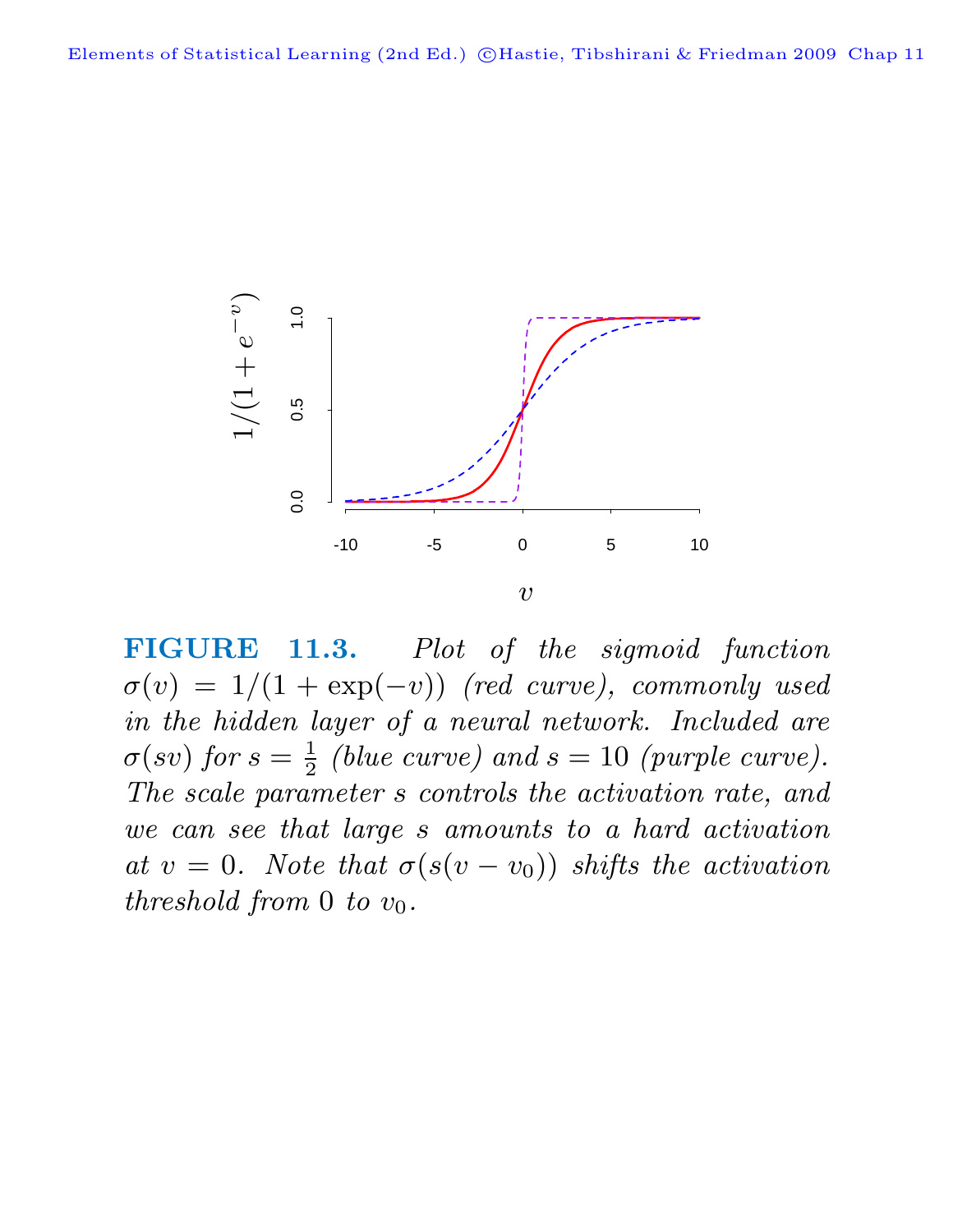

Neural Network - 10 Units, No Weight Decay

Neural Network - 10 Units, Weight Decay=0.02

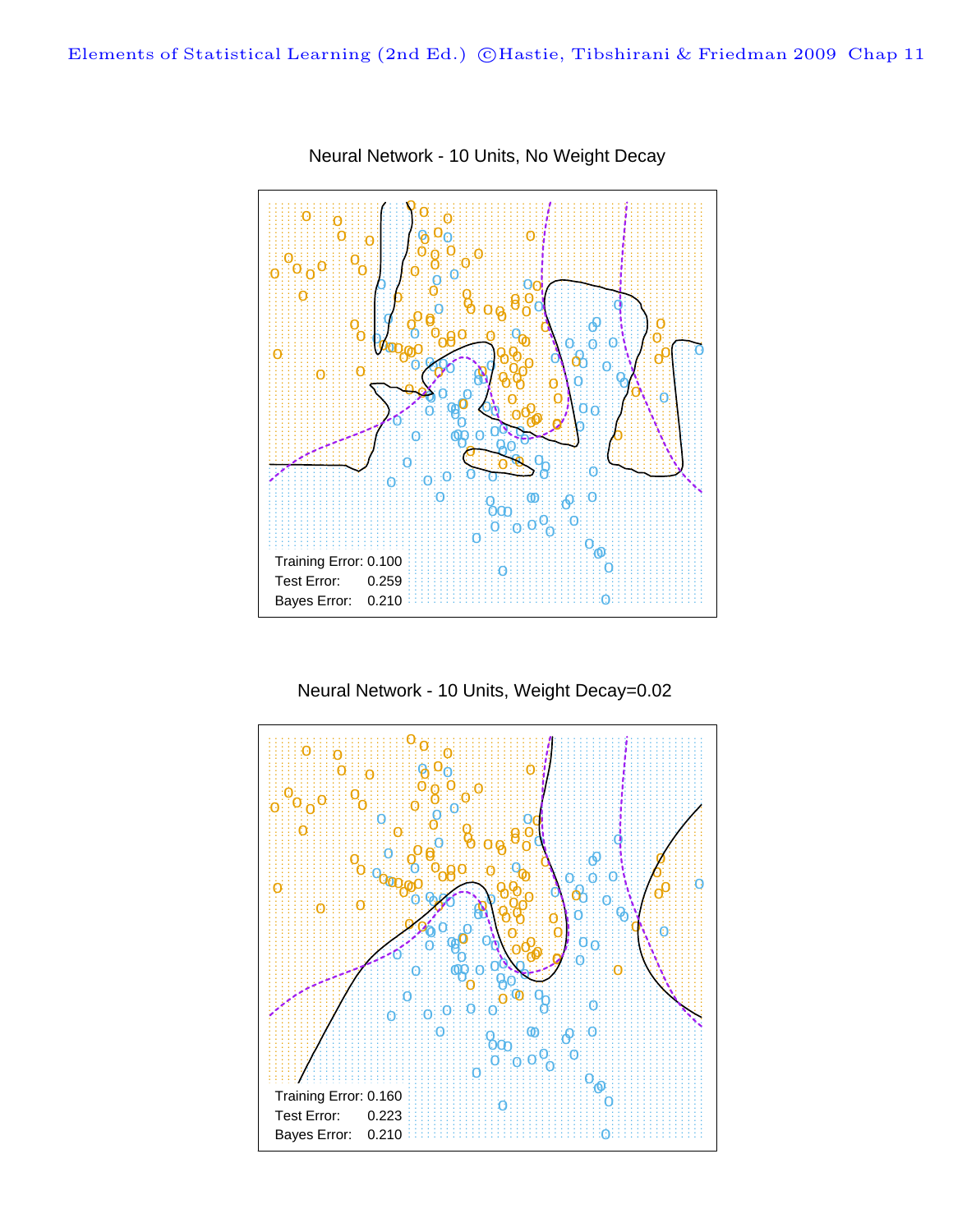Elements of Statistical Learning (2nd Ed.) ©Hastie, Tibshirani & Friedman 2009 Chap 11



**FIGURE 11.5.** Heat maps of the estimated weights from the training of neural networks from Figure 11.4. The display ranges from bright green (negative) to bright red (positive).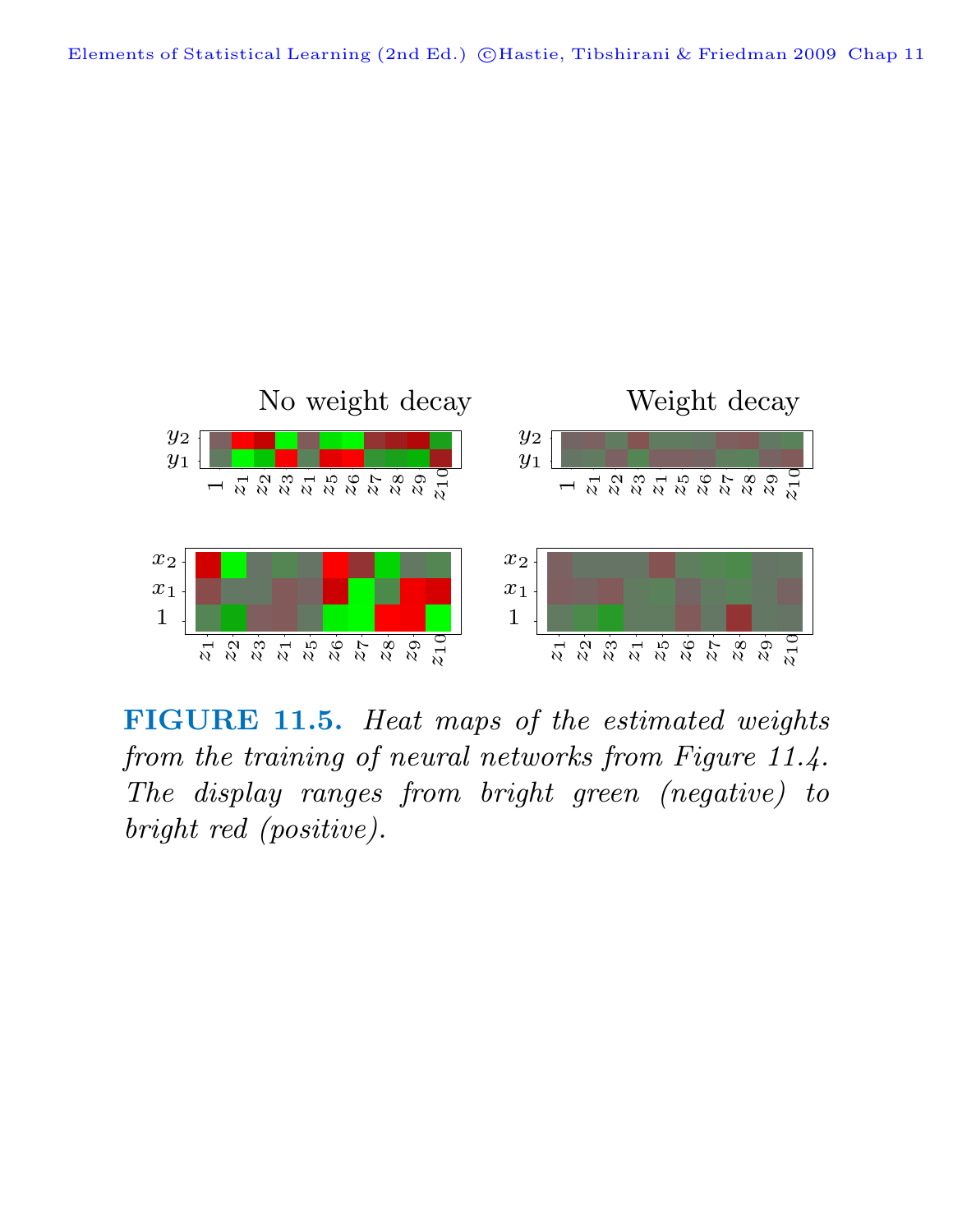

**FIGURE 11.6.** Boxplots of test error, for simulated data example, relative to the Bayes error (broken horizontal line). True function is a sum of two sigmoids on the left, and a radial function is on the right. The test error is displayed for 10 different starting weights, for a single hidden layer neural network with the number of units as indicated.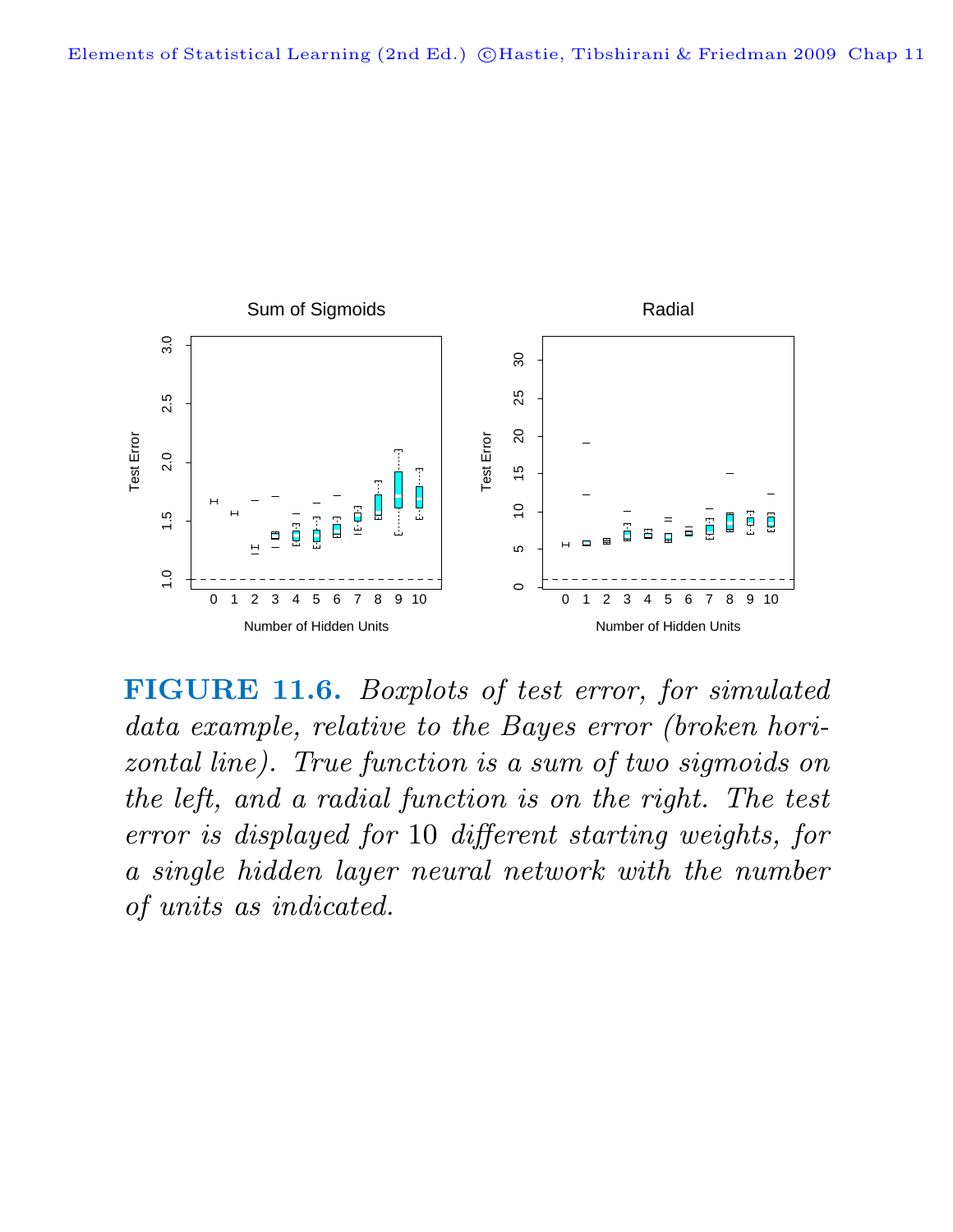

**FIGURE 11.7.** Boxplots of test error, for simulated data example, relative to the Bayes error. True function is a sum of two sigmoids. The test error is displayed for ten different starting weights, for a single hidden layer neural network with the number units as indicated. The two panels represent no weight decay (left) and strong weight decay  $\lambda = 0.1$  (right).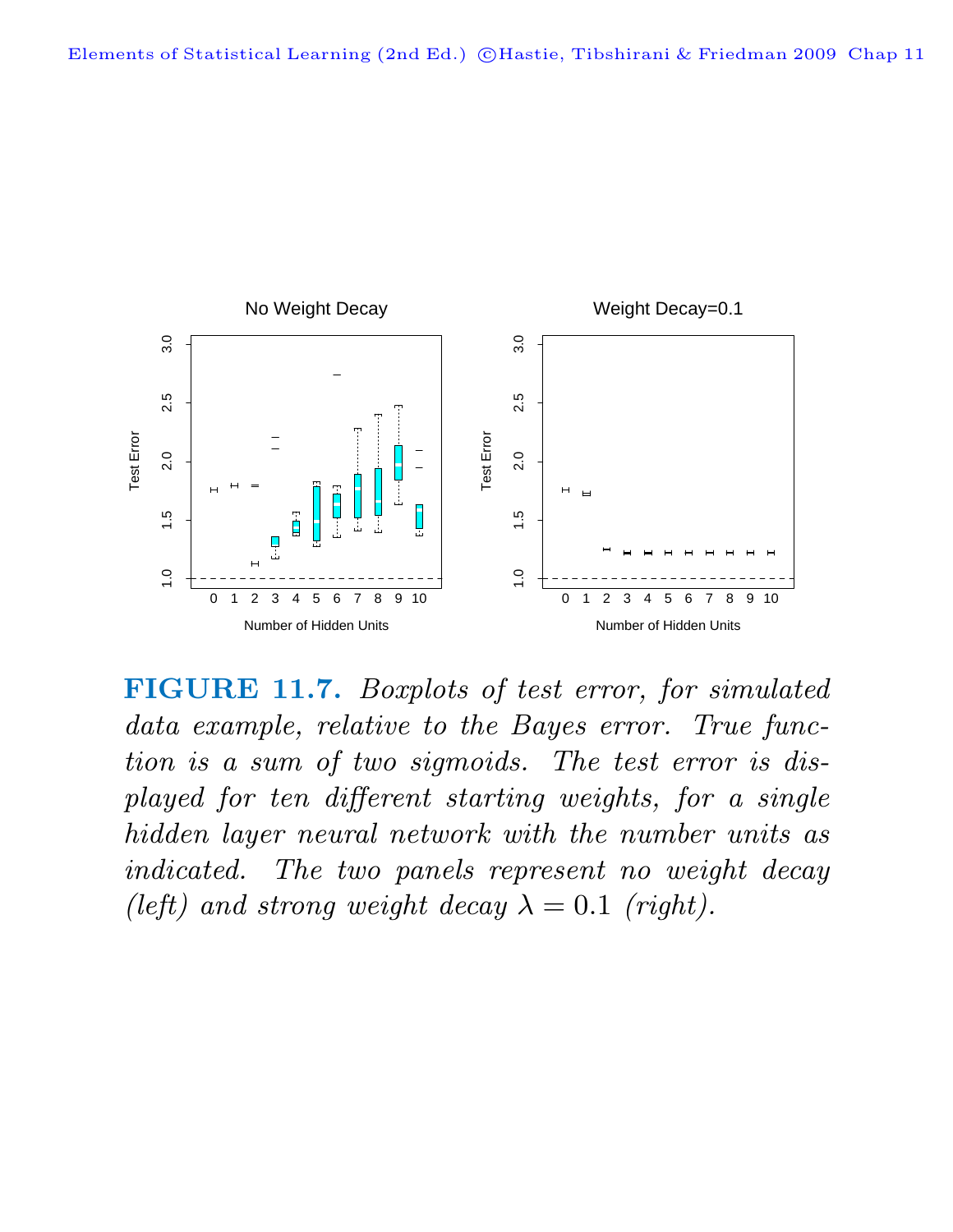

## Sum of Sigmoids, 10 Hidden Unit Model

Weight Decay Parameter

**FIGURE 11.8.** Boxplots of test error, for simulated data example. True function is a sum of two sigmoids. The test error is displayed for ten different starting weights, for a single hidden layer neural network with ten hidden units and weight decay parameter value as indicated.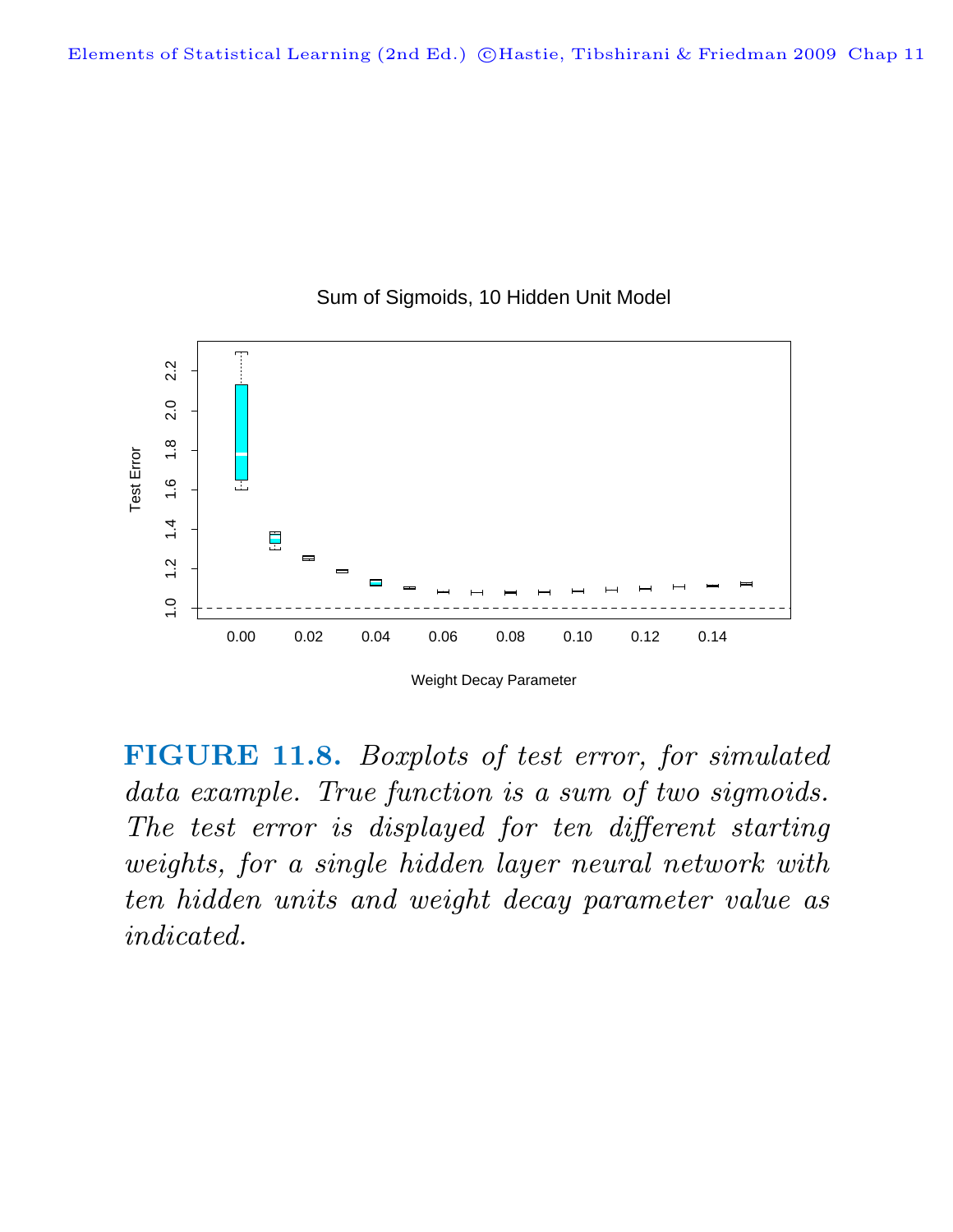

**FIGURE 11.9.** Examples of training cases from ZIP code data. Each image is a  $16 \times 16$  8-bit grayscale representation of a handwritten digit.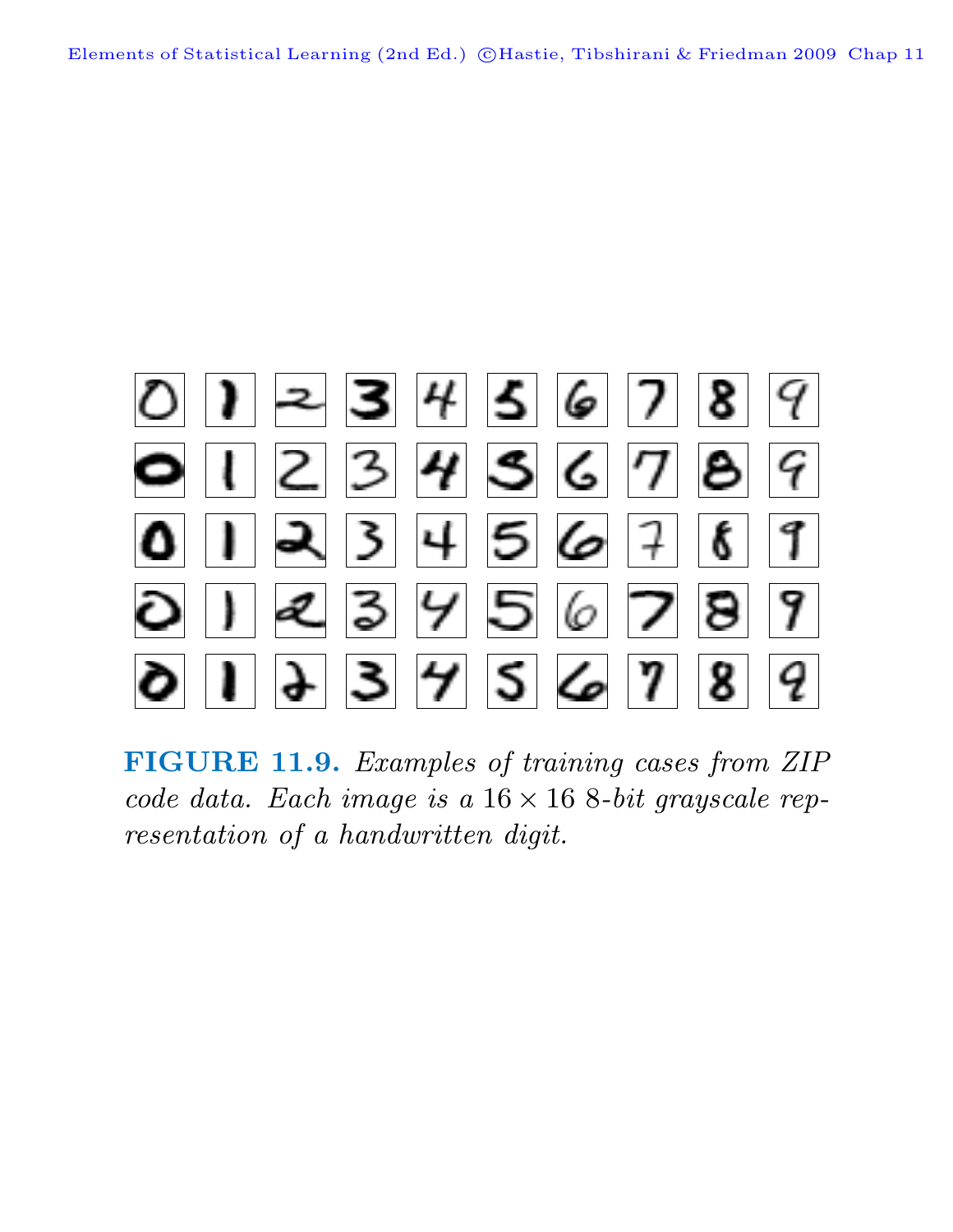Elements of Statistical Learning (2nd Ed.) ©Hastie, Tibshirani & Friedman 2009 Chap 11



**FIGURE 11.10.** Architecture of the five networks used in the ZIP code example.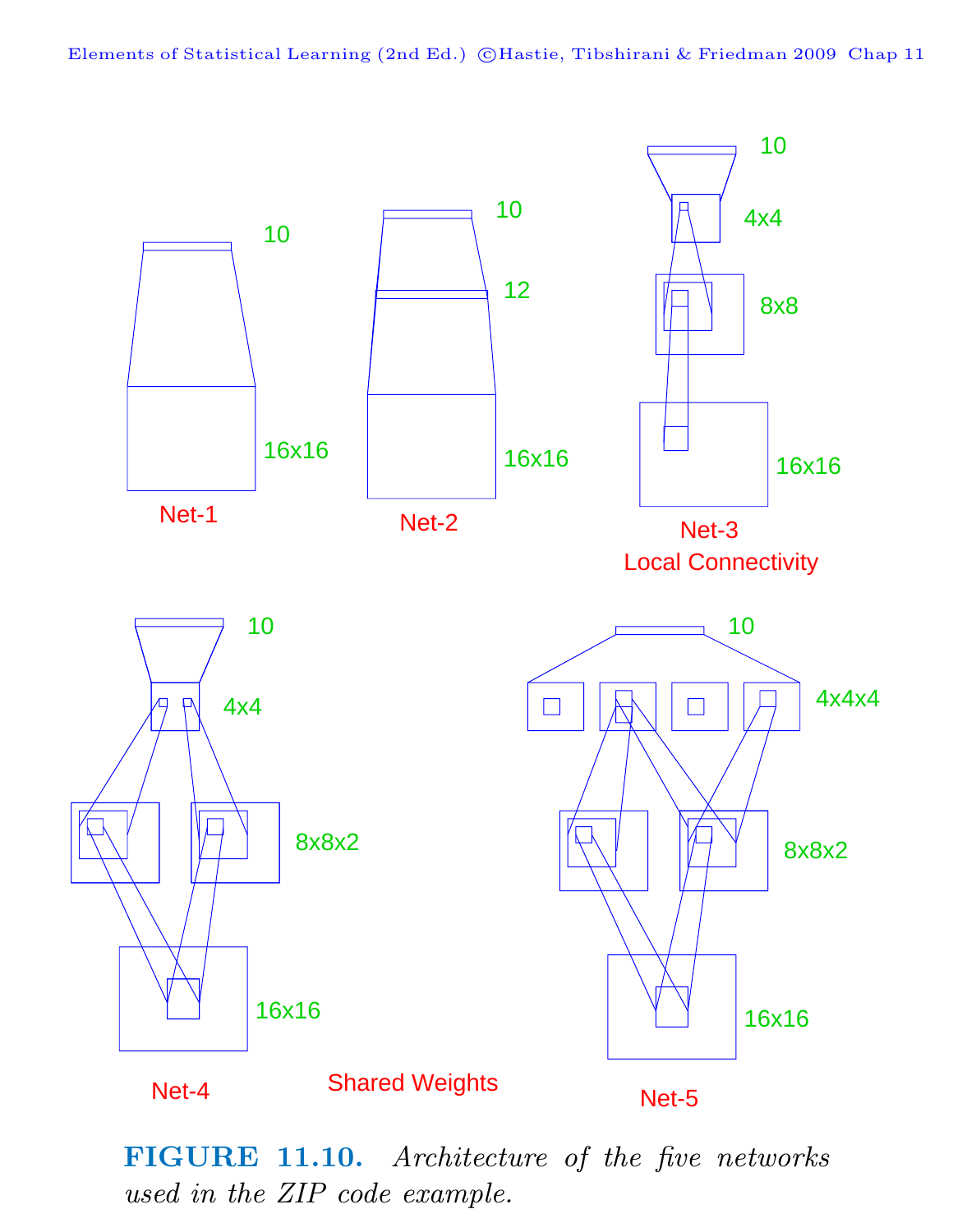

**FIGURE 11.11.** Test performance curves, as a function of the number of training epochs, for the five networks of Table 11.1 applied to the ZIP code data. (*?*)